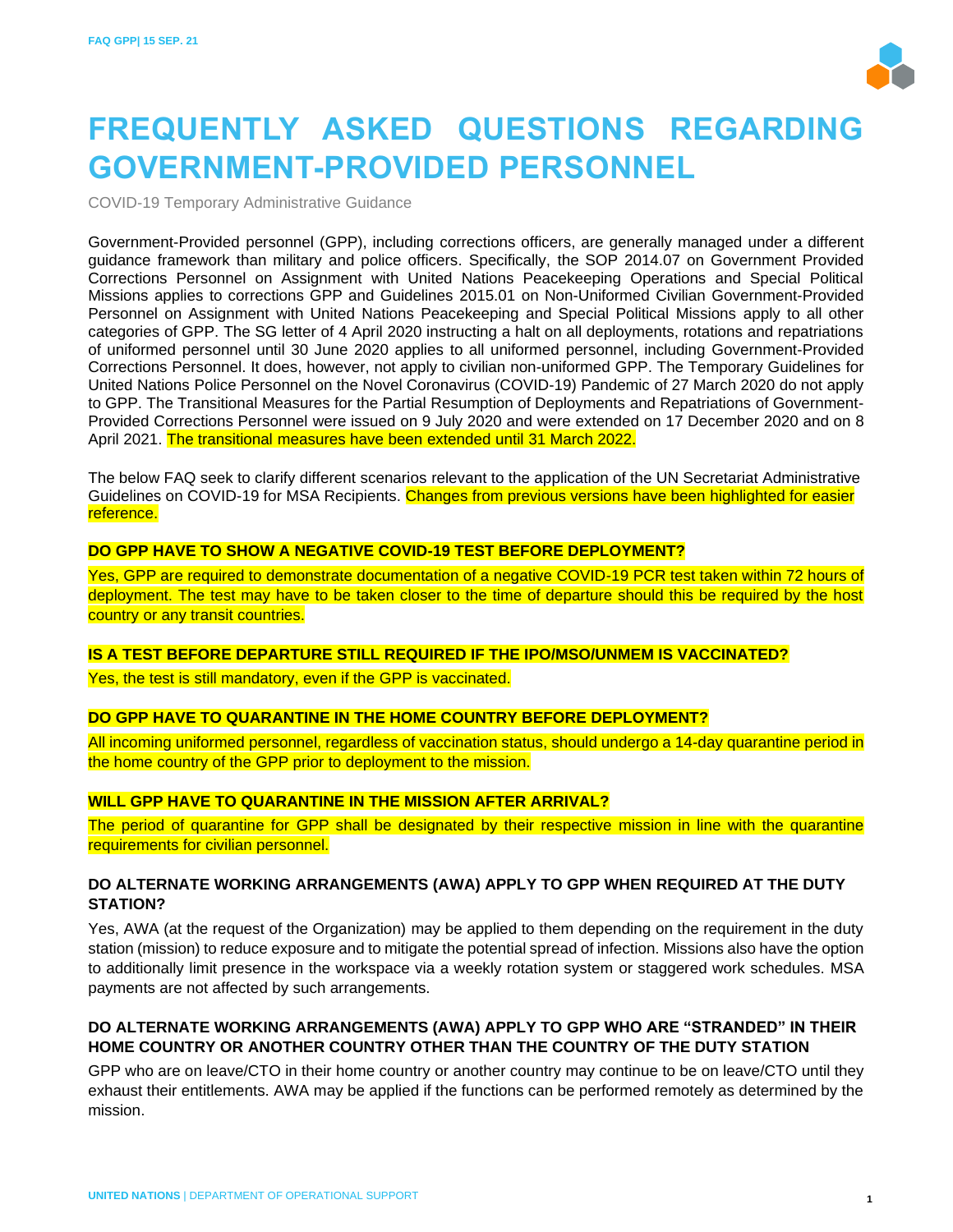



# **WHAT HAPPENS WHEN A GPP EXHAUSTS THEIR LEAVE/CTO ENTITLEMENTS BUT ARE UNABLE TO RETURN TO THEIR DUTY STATION?**

In some cases, GPP may perform their functions remotely from outside the mission area (e.g., the home country or another country) with alternate working arrangements, if possible, for their function as determined by the mission. When under a remote work arrangement, costs for accommodation retained at the regular location of deployment will be reimbursed, upon submission of satisfactory supporting documentation for the duration of the remote work arrangement. The reimbursable costs shall be the actual accommodation costs incurred at the location of deployment not to exceed the accommodation component of the MSA payable at the regular location of deployment.

In cases where the mission deems remote work arrangements not feasible, costs for accommodation retained at the regular location of deployment will be reimbursed, upon submission of satisfactory supporting documentation for a maximum of 30 days. The reimbursable costs shall be the actual accommodation costs incurred at the location of deployment not to exceed the accommodation component of the MSA payable at the regular location of deployment.

When shared and/or substandard accommodation is provided free of charge at the location of deployment by the United Nations, a Government or related institution, MSA shall not be payable. Once CTO/leave entitlements are exhausted and remote work arrangements are not deemed feasible, the Mission will initiate the remote check-out procedure.

# **HOW IS CHECK-OUT BEING DONE IF THE GPP IS NOT ABLE TO RETURN TO THE DUTY STATION BEFORE THEIR END OF DUTY TOUR?**

The mission will initiate administrative check-out remotely and liaise with the individual GPP to facilitate check-out and return of UN property. All outgoing GPP are entitled for shipment of personnel effects. Missions will arrange shipment of their effects up to the maximum applicable entitlement on mission cost if the remote check out option is used.

# **WILL THE TOUR OF DUTY BE EXTENDED DUE TO COVID-19 MEASURES?**

If GPP who are away on leave/CTO are unable to return to the duty station before their tour of duty ends, missions can initiate extensions in line with regular procedures only if the GPP can reasonably fulfill their duties remotely. In all other cases, GPP will not be extended. Regular repatriation will be facilitated through remote check out.

If GPP who are away on official travel are unable to return to the duty station before their tour of duty ends, missions can initiate extensions in line with regular procedures if the GPP can reasonably fulfill their duties remotely. Missions can also initiate the extension of the tour of duty for GPP who are 'stranded' while on official travel as required for the duration of their absence until they can either return to their duty station for regular check out or to their home country, in which case check out will take place remotely.

The tour of duty for GPP who are in the duty station and unable to leave, may be extended as required in line with regular procedures, with approval of the proponent office and in coordination with the relevant Member State.

# **SHOULD CORRECTIONS GPP LEAVE THE MISSION EARLY SO THAT THEIR END OF TOUR INCLUDES ANY QUARANTINE REQUIREMENT IN THEIR HOME COUNTRY?**

In general, no. The quarantine measures applied by the contributing countries fall under their own purview and legislation and the mission should normally not take them into consideration when determining the repatriation date. If, however, a contributing country specifically requests that a GPP be repatriated two weeks before the usual repatriation date to allow for the quarantine period, such a request may be granted if operationally feasible. Such requests should be made by the respective Permanent Mission to the Justice and Corrections Service. Requests will be reviewed by JCS in consultation with the respective mission.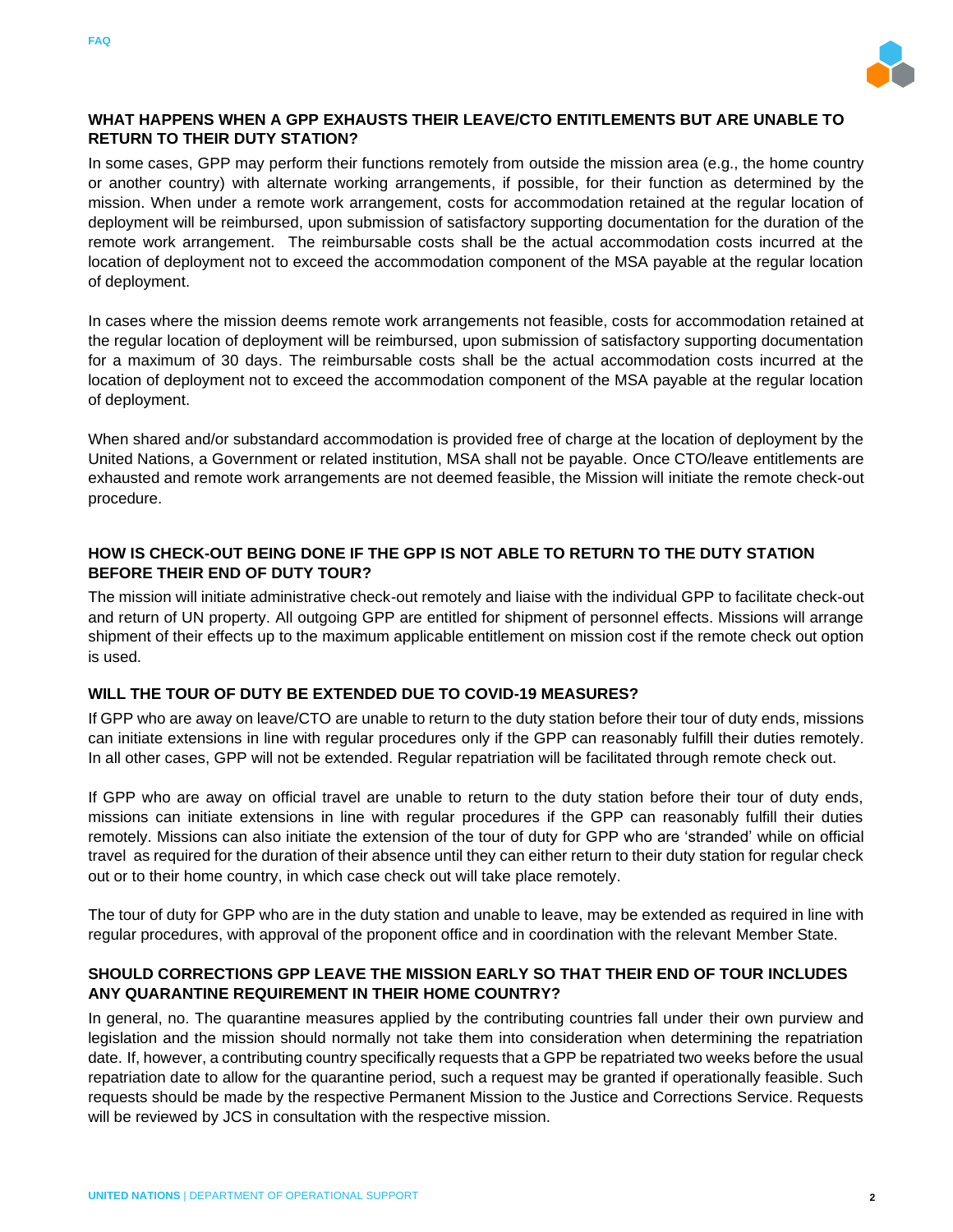



# **SHOULD CORRECTIONS GPP UNDERGO QUARANTINE MEASURES BEFORE LEAVING THE MISSION?**

Only in cases where a contributing country has not set quarantine measures on their own, corrections GPP who are being repatriated shall undergo a 14-day quarantine period in the mission before leaving. All outgoing corrections GPP shall be screened in the 14-day period before departure, i.e. they shall be checked for signs and symptoms of Upper Respiratory Tract Infections such as fever, cough, sore throat. More information can be found in paragraph 28 of the quarantine guidance.

### **WHAT IS THE IMPACT OF QUARANTINE IN THE MISSION ON MSA PAYMENTS?**

During quarantine measures in the mission area MSA will be payable as normal. This applies to all quarantine whether following a new deployment or when returning from CTO/leave. Missions shall consider putting in place systems that will allow the disbursement of advance MSA payments for newly arriving GPP prior to the quarantine period

# **WHAT MEASURES APPLY TO CORRECTIONS GPP RETURNING FROM LEAVE/CTO OUTSIDE THE MISSION AREA?**

Corrections GPP returning from leave/CTO outside the mission area, will undergo a quarantine period as determined by the mission's Designated Official and will have to comply with any additional measures required by the host country. Missions will inform corrections GPP of specific local requirements as needed. Quarantine is considered as time in mission and thus MSA payments will not be affected. Should host countries require "COVID-19 free" attestations, the cost has to be borne by the corrections GPP. They will not be reimbursed by the mission.

# **WHAT MEASURES APPLY TO CORRECTIONS GPP IN THEIR HOME COUNTRY WHEN ARRIVING FOR CTO/ANNUAL LEAVE?**

Corrections GPP should check their home country requirements or the requirements for any other location they are traveling to as well as transit country requirements before departure. Any time in quarantine, whether at the destination or in transit, will have to be covered by their leave/CTO entitlements, unless the mission deems it feasible to apply remote work arrangements during the quarantine period. If operationally feasible, corrections GPP may be put on remote work arrangements for the quarantine period within or outside of the mission area. MSA payments continue as normal during absence for leave/CTO or as applicable on remote work arrangements.

Exceptionally, Corrections GPP may be granted additional authorized absence to cover one quarantine period upon arrival in the home country or at a transit point (maximum of 14 days and provision of proof that such quarantine was mandated by national policy in the home country or at a mandatory transit point). This period will not be counted against accrued CTO/Annual Leave and MSA will NOT be payable. Additional periods of quarantine in the home country or at transit points must be covered by CTO/Annual Leave.

# **WHAT HAPPENS IF CORRECTIONS GPP HAVE TO QUARANTINE DURING TRANSIT WHEN LEAVING OR RETURNING TO THE MISSION AREA FROM LEAVE OR CTO?**

Corrections GPP should check their home country requirements or the requirements for any other location they are traveling to as well as transit country requirements before departure. Any time in quarantine, whether at the destination or in transit, will have to be covered by their leave/CTO entitlements, unless the mission deems it feasible to apply remote work arrangements during the quarantine period. If operationally feasible, corrections GPP may be put on remote work arrangements for the quarantine period within or outside of the mission area. MSA payments continue as normal during absence for leave or CTO.

Exceptionally, Corrections GPP may be granted additional authorized absence to cover one quarantine period upon arrival in the home country or at a transit point (maximum of 14 days and provision of proof that such quarantine was mandated by national policy in the home country or at a mandatory transit point). This period will not be counted against accrued CTO/Annual Leave and MSA will NOT be payable. Additional periods of quarantine in the home country or at transit points must be covered by CTO/Annual Leave.